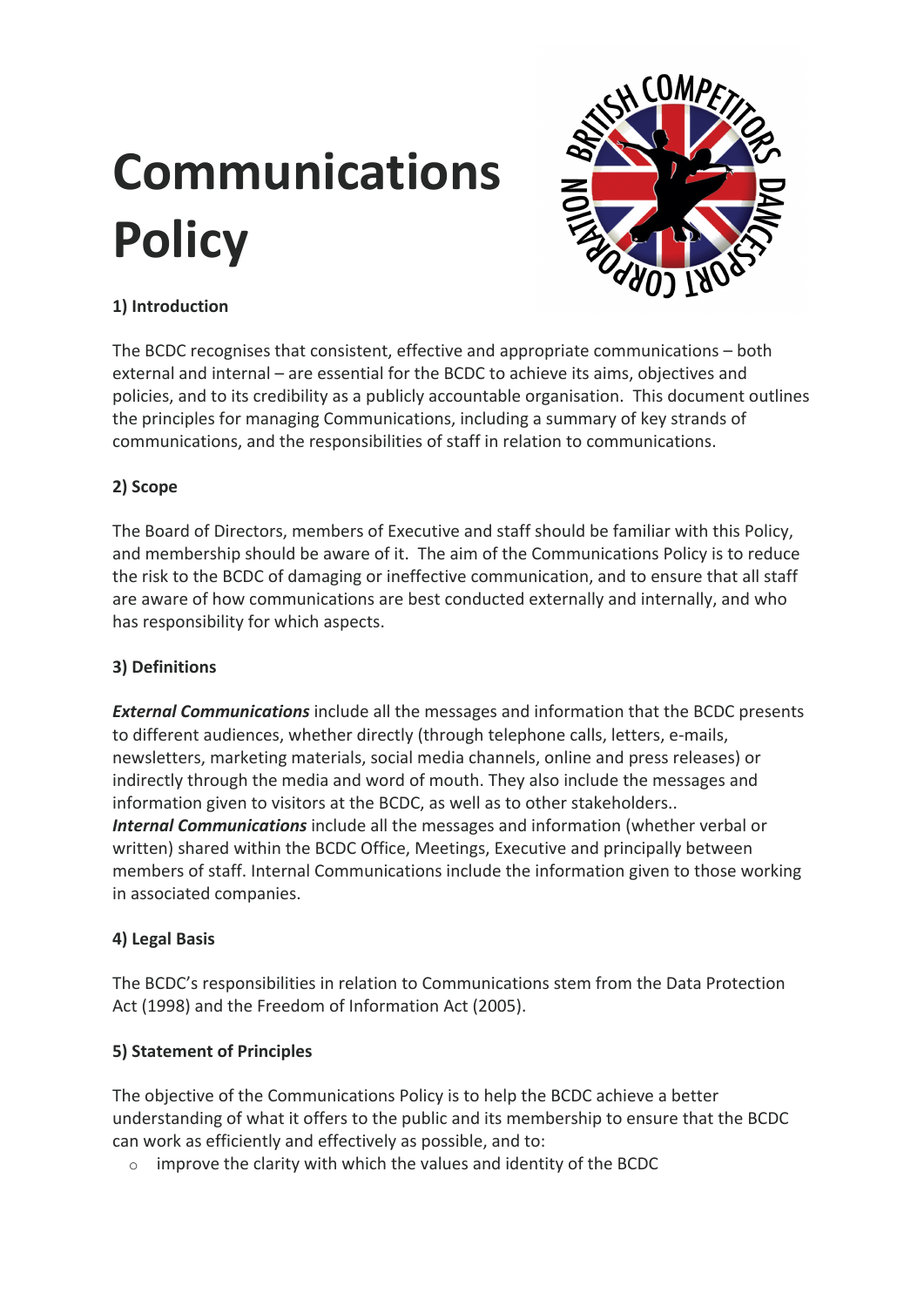- o promote transparent and open communication
- o provide clear and well judged information at the most appropriate level of detail in relation to the needs of the reader or user

#### *Principles for managing External Communications*

Corporate and marketing communications should be considered as part of the wider field of advocacy in which the BCDC wishes to:

- $\circ$  distribute high-quality information about its plans, projects and programmes of activity, ensuring that those who are influential for the future support of the BCDC are well informed
- $\circ$  reach out to target audiences, to those in partner organisations and potential participants
- $\circ$  offer background and corporate information principally through the website as a reference source
- $\circ$  ensure that the visual identity of the BCDC, as shown through all its print and digital communications, is clear, coherent and expresses the BCDC's key values
- $\circ$  have a beneficial dialogue with its audiences using research, feedback and social media channels to gain insights, answer queries and deliver key messages

#### *Principles for managing Internal Communications*

Internal communications are based on active management across the BCDC to ensure that:

- o staff and directors are informed of the most important information relating to the good management of the BCDC
- o regular exchanges through e-mail, meetings and telephone calls are thoughtful, respectful, efficient and well disciplined
- o an informal exchange of information is encouraged through the staff/directors for creative of ideas and proposals

# **6) Responsibilities**

#### **Directors**

- $\circ$  The Chairman is responsible for ensuring that the Directors help to promote the BCDC's reputation through consistent external communication.
- $\circ$  All Directors are expected to be familiar with the programmes and activities of the BCDC and to refer complex or difficult external questions to the BCDC Office.
- o The President, with the Vice President as appropriate, is responsible for the overall clarity and coherence of the BCDC's external communications.
- $\circ$  The President seeks opportunities for good advocacy in order to promote the interests of the BCDC.
- $\circ$  The Presidium works to create an internal culture of open, honest, efficient and transparent communications.

#### **The Board**

- $\circ$  ensuring that the BCDC offers clear and consistent messages about its objectives and its work
- $\circ$  ensure that all print communication from the BCDC (other than publications) including marketing, social media, development, learning and access, hand lists and signage, are of a standard for communication and corporate image.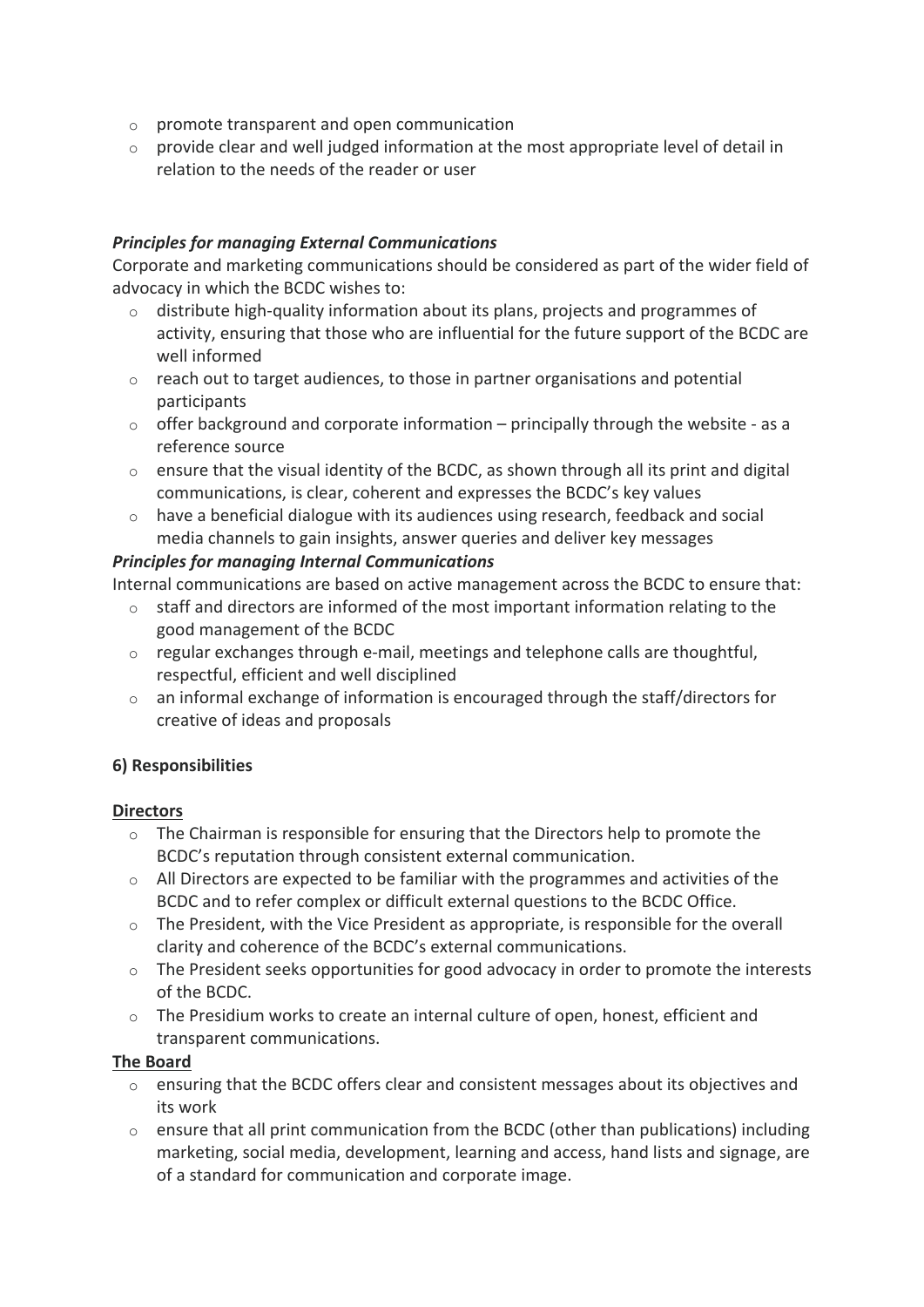- $\circ$  promoting effective communications through the media, whether printed or broadcast, and seeking collaboration with appropriate media channels
- $\circ$  ensuring that communication for members within the BCDC, and at associated organisations, is appropriate and as clear as possible
- o working with the Company Secretary to promote good internal communications
- $\circ$  are responsible for ensuring that information is carefully and appropriately made available to the public, and that the principles of the Freedom of Information Act

# **BCDC Office**

- $\circ$  the BCDC Office should promote good internal communications by following high standards of clarity and integrity in all aspects
- o The BCDC office act as the public voice of the BCDC and communicate with a variety of audiences via a range of media.
- $\circ$  The BCDC Office manages the BCDC's brand and uses paid-for and free promotional tools including advertising, print distribution, third party promotions and digital, online and social media channels. The Presidium proactively generates media coverage by identifying stories and news to publicise BCDC activity and facilitates media requests, and responds to media enquiries.
- $\circ$  The BCDC Office aims to develop an accurate and positive understanding of the BCDC's brand and work, and to maintain the BCDC's reputation.

# **Staff**

All BCDC staff are responsible for maintaining good internal and external communications, for suggesting improvements wherever possible and for reporting breaches of the Policy.

# **7) Social Media**

Members and directors are advised to observe caution when using social media, it is advised for safety as well as upkeeping of the reputation of a member and the council. Consideration should be taken with posts and images. Personal information is advised to be kept private and when operating in a professional capacity social media is used in a positive and constructive manner.

# **8) Breach of the Policy**

Any actions taken by members of the BCDC which contravene the Communications Policy will be dealt with by the board of directors. Depending on the severity of the contravention, any external matter will be dealt with at General meetings under complaint procedure, and any internal matter will be reported to the Directors. If in either case it is a matter which threatens the reputation of the BCDC, or creates severe disruption, then the BCDC's Disciplinary Code will be followed.

# **9) Review**

The Communications Policy will be reviewed every five years as part of the cycle of reviewing BCDC policies and procedures. The next review will be in autumn 2025.